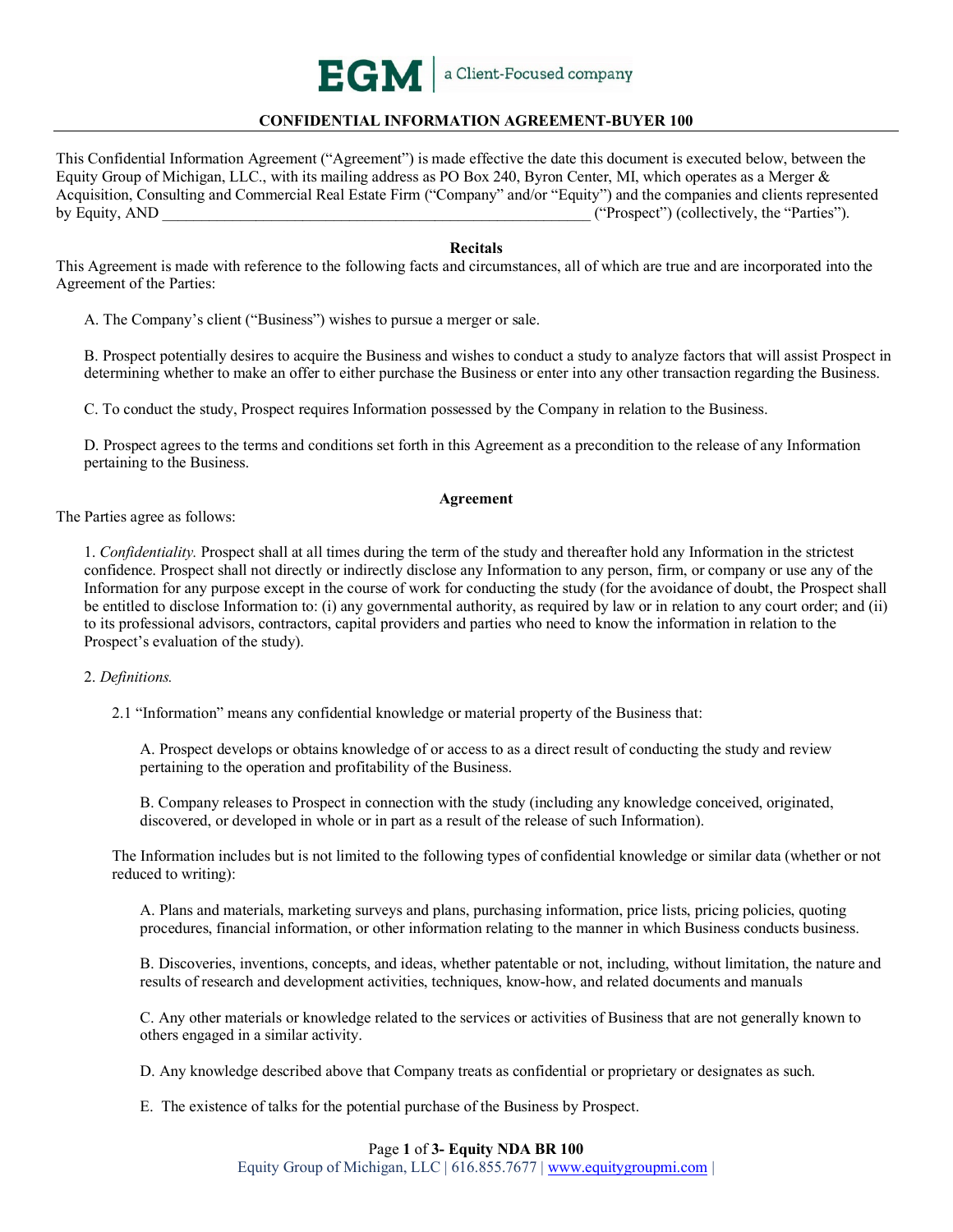Notwithstanding anything in this Agreement to the contrary, the Information excludes the following:

A. Any knowledge publicly available or in the possession of Prospect at the time of the disclosure of the Information

B. Any knowledge developed independently or after disclosure under this Agreement.

C. Any knowledge obtained from a third party without any obligation or confidentiality or limitation of use regarding such knowledge and which Prospect had no actual or constructive knowledge that such knowledge was wrongfully obtained by or disclosed to the third party.

2.2 "Prospect" includes Prospect as well as its subsidiaries, officers, directors, shareholders, agents, employees, and assigns.

3. *Remedy.* Prospect acknowledges that by reason of conducting the study and having access to the Information pertaining to the Business, Prospect has access to information that is not known to anyone other than any officer, shareholder, director, accountant, and/or attorney of the Business and / or the Company. As a result of the unique nature of the Information, Prospect acknowledges and agrees that the Business and the Company may suffer harm if Prospect fails to comply with any of the obligations under this Agreement that may not be adequately compensated through monetary damages. As such, Prospect consents to the entry of an order for equitable remedies, including, but not limited to, injunctions to remedy any actual or threatened breach of its obligations under this Agreement. These remedies are cumulative and in addition to all other remedies available at law or in equity. Additionally, both parties agree that in the event of a dispute in which a legal action is taken, the prevailing party shall be entitled to its attorney fees and directly incurred costs from the non-prevailing party.

4. *Termination of Study.* After completion of the study, Prospect will destroy or deliver to Company all documents, electronic records, and electronic storage devices relating to the study without making copies or summaries of any such Information. Notwithstanding the foregoing, if the Parties enter into a binding purchase agreement the Prospect may retain the Information, subject to the terms of the purchase agreement.

5. *Term of Study.* The term of the study shall commence as of this Agreement's effective date and terminate one year from the date of this agreement or upon written notice of termination by Prospect or Company. The Agreement may be extended for 90 day terms upon written agreement of the parties.

6. *Offer/Non-Offer.* Nothing in this agreement shall be construed to be an acceptance of an offer to purchase and Company is free to engage in discussions with any other party it deems appropriate. Nothing in this agreement shall bind the Prospect to make any offer (whether binding or non-binding) in relation to the Business. The Prospect shall notify Equity as to whether or not it intends to make a non-binding offer in relation to the study after its evaluation of the Information and completion of its study.

7. *Non-Solicitation of Employees*. To the fullest extent permitted under applicable law, from the date of this Agreement until twelve (12) months after the termination of this Agreement, Prospect will not directly or indirectly solicit any of Business' employees to leave their employment, or attempt to solicit employees of the Business, either for Prospect or for any other person or entity. For the avoidance of doubt, any response by any of the Business' employees to a bona fide, generally circulated, advertisement for employment which results in the Business' employees moving employment to the Prospect shall not be deemed to constitute solicitation by the Prospect for the purposes of this clause.

*8. Non-Solicitation of Company's Clients*. Prospect shall not, from the date of this Agreement until twenty-four (24) months after the termination of this Agreement, directly and/or indirectly attempt to solicit or enter into a transaction with the Business without the direct involvement or the written consent of the Company.

### 9. *Miscellaneous.*

9.1 This Agreement shall not be construed as an agreement by Company to provide continuous Information to Prospect or to continue the release of Information for any specific period.

9.2 This Agreement cannot be modified except by a writing that is signed by the Parties.

9.3 This Agreement shall be binding on the heirs, legal representatives, and assigns of the Parties.

9.4 This Agreement shall survive the Termination Date.

9.5 This Agreement shall be governed by the laws of the State of Michigan.